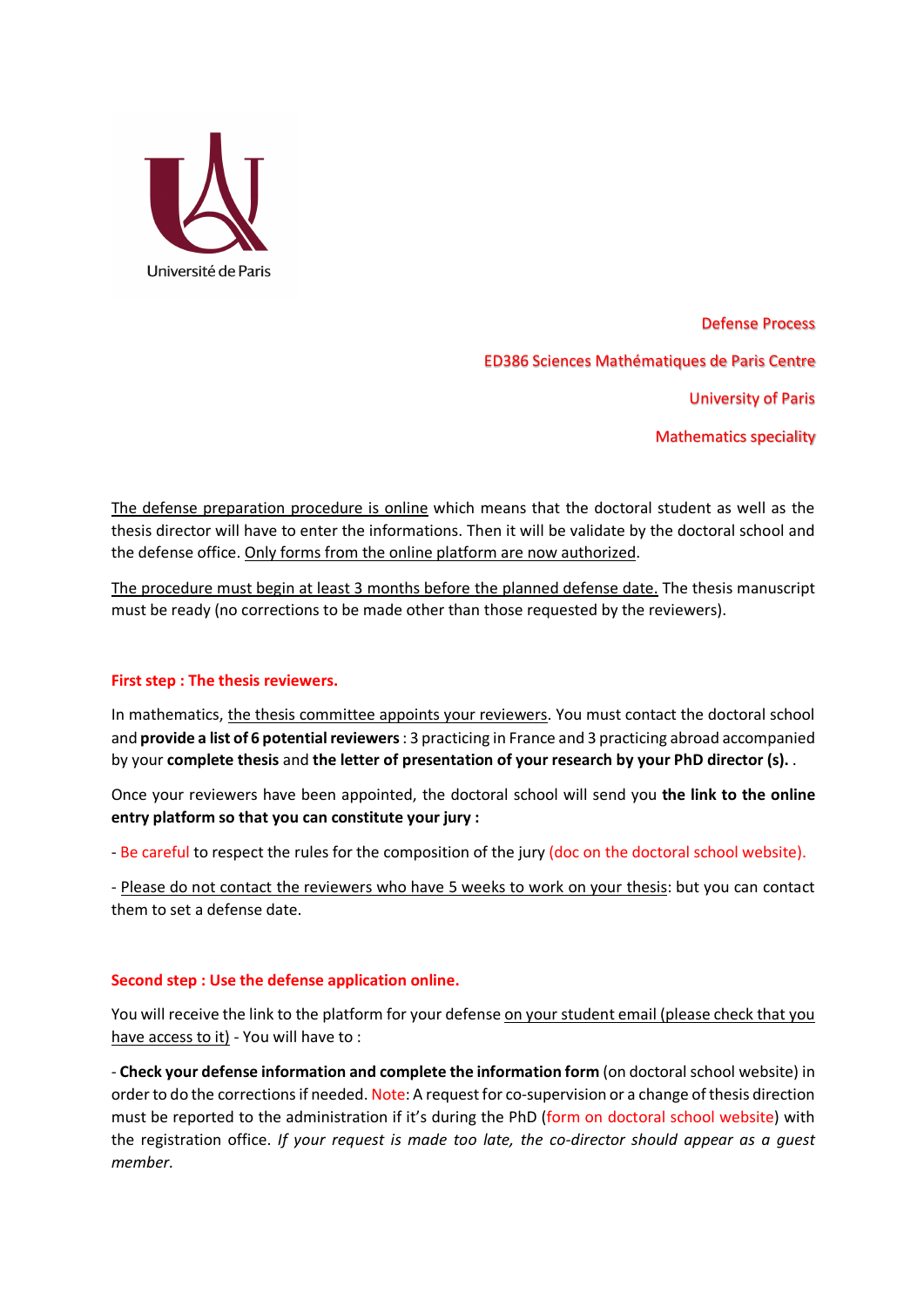- **To provide a composition of the jury respecting the rules of the university**. Important rule regarding the doctoral school : If your jury composition has 5/6 members, you must have at least one female jury member. If your composition has 8 members, you must have two female jury members.

- **Add your thesis summaries**: one version in French and one in English.

The validation steps will be carried out on the platform: input by the doctoral student, validation by the thesis director, verification / validation of the PhD director then validation of the VP Research (university presidency).

# **Only software forms are accepted, whether for the composition of the jury or the authorization to defend.**

If you have any questions, do not hesitate to contact the doctoral school or the defense office.

## **Third step : When you have your reports : submission to the SCD and defense information.**

- Once your reports authorize the defense, **you will have to make your deposit at the common documentation service (BU)** while respecting the instructions of this service, in particular the requirements regarding the presentation of the thesis manuscript. As a reminder, this deposit is mandatory, without it you will not be authorized to defend your thesis.

- **You will also have to fill the informations relating to your defense**: date, place, time and specify whether it will take place at the university, by videoconference or mixed. Please note: All room reservation requests for a defense must be specify to the doctoral school so please send an email to the office with date, start time - end time, number and other comments if necessary.

- **Your thesis supervisor must use the software and complete / sign the Compilatio certificate.**

- If you have validated all the preliminary steps, the defense office will be able to send you your convocation for the defense and contact your jury members.

## **Fourth step : After the defense.**

- Once you have your defense results, **it is important to send a scan copy to the defense office, specifying if you wish to obtain a certificate of achievement** (possibility to have it in English). Please note: the doctoral school has to be on copy of this email to follow up the process.

- **The originals documents must also be sent to the following postal address**:

Université de Paris DRIVE- Pôle CED&HDR A l'attention de Gislaine Montebello 12, rue de l'école de médecine 75270 cedex 06 Paris

- If necessary, you will be contacted by the common documentation service **to make your second deposit after the defense** if there are any corrections to be made to the manuscript.